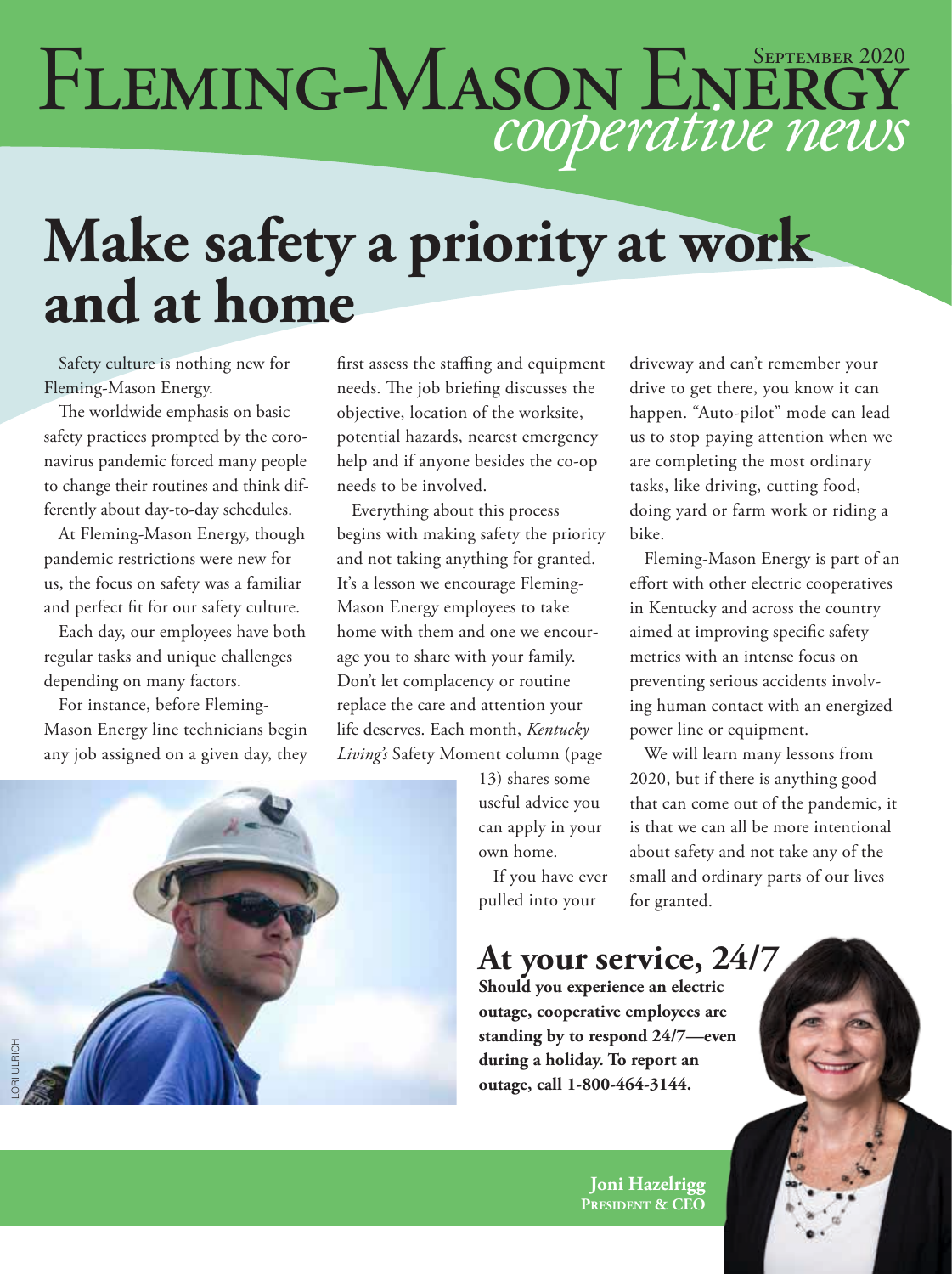**Seming-Mason Energy** 

A Touchstone Energy<sup>®</sup> Cooperative A

Contact us: In Fleming County:  $(606)$  845.2661

Other Counties: (800) 464.3144

Hours:  $7:30$  A.M.  $-4:30$  P.M.

Editor Lori K. Ulrich President & CEO Joni Hazelrigg

Board of Directors Lonnie Vice CHAIRMAN

> Tom Saunders Vice Chairman

Dina Gooding Secretary treasurer

Other Directors Timothy S. Eldridge Rick Hord John M. Roe Regina Rose

> Attorneys Marvin Suit Earl Rogers III

Follow us on: **Rounded square** Only use blue and/or white. For more details check out our Brand Guidelines.

## **Member Appreciation Day is a success**

Fleming-Mason Energy held its Annual Meeting and Member Appreciation Day on Thursday, June 9. This year was decidedly different from years past. Registration and bucket pick up was by drive-thru and the business meeting was conducted "drive-in" style. Members were asked to remain in their vehicles due to state guidelines for social distancing.

The day was the warmest to date, at 95 degrees, but that did not damper our members' enthusiasm. One member said she had been a member for 38 years and this was her very first visit to an annual meeting. Those who registered were automatically entered in the drawing held that evening for cash prizes. Eighteen lucky members won a cash prize in the drawing.

The bucket of goodies included a wood yard/walking stick combo, lightbulbs, keychain door opener and other items. The crowd was one of the largest in recent years, with over 1,000 members registering throughout the day.

Thank you again to everyone who came out. We look forward to seeing you next year!

*Photos: Tim Webb*

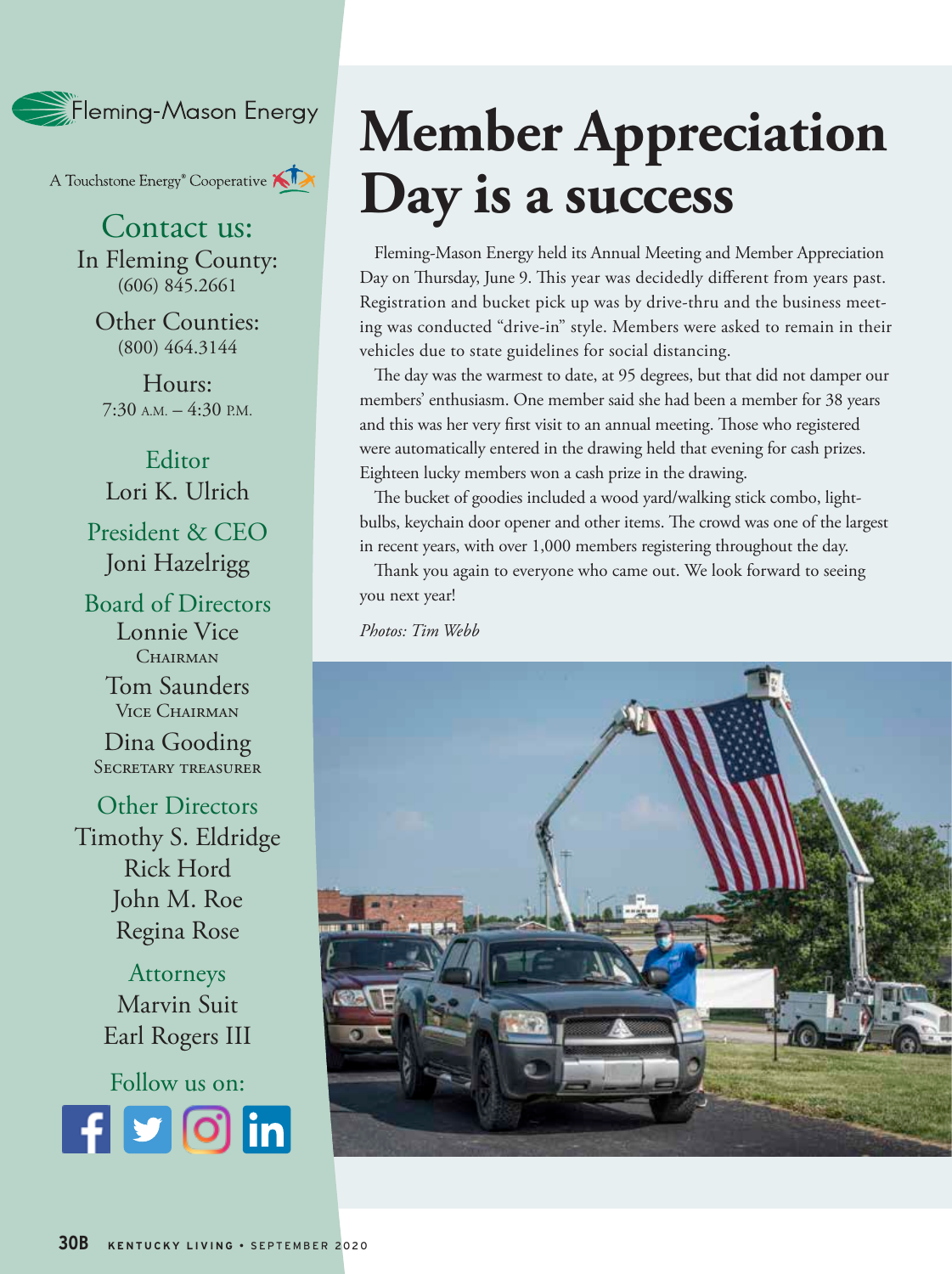